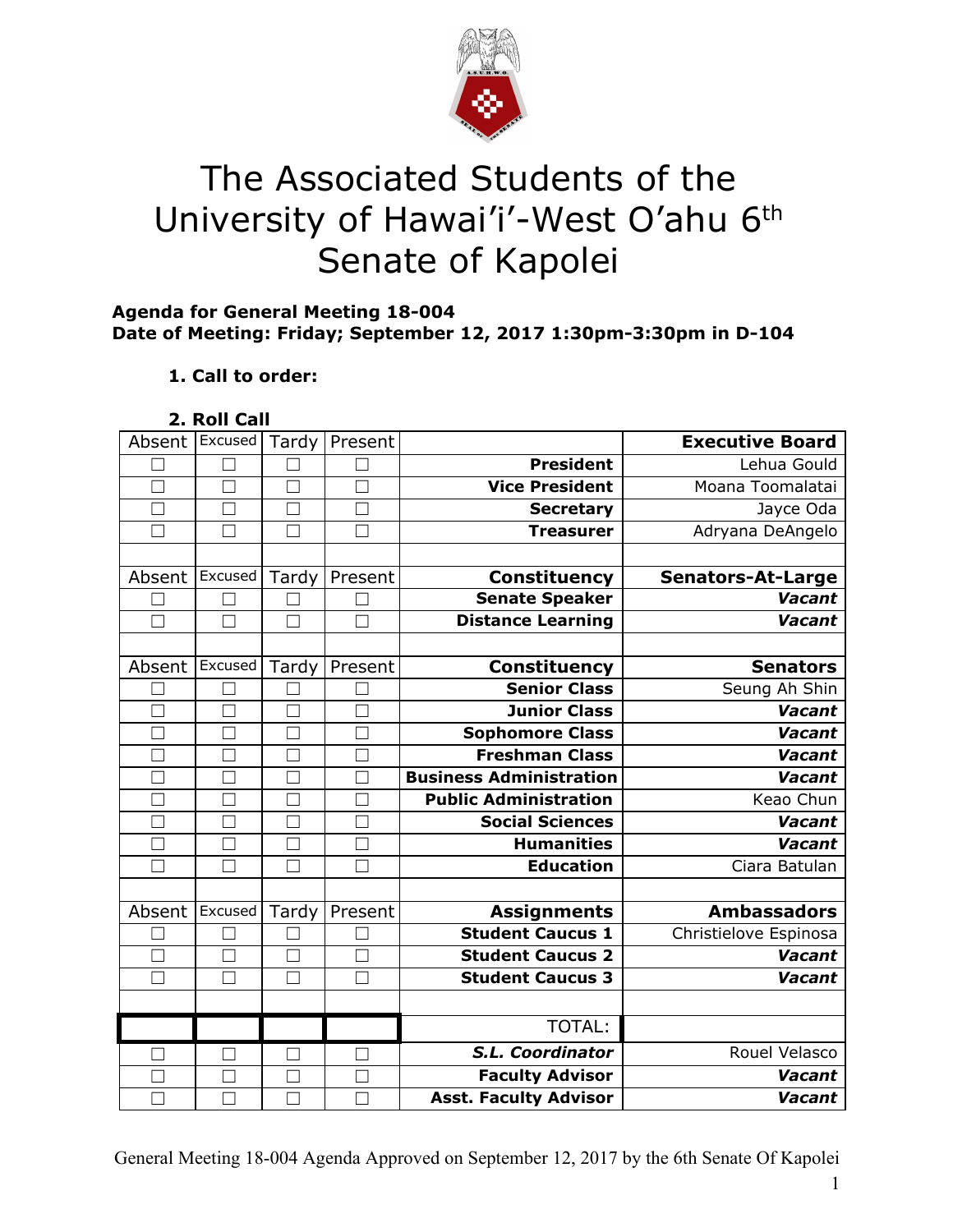## **3. Establish Quorum**

3.1 Quorum Established?

### **4. Open Forum Guest**

## **5. Approval of Agenda and Minutes**

- 5.1 Minutes for Meeting 18-003 Motion: Second: Vote:
- 5.2 Agenda for Meeting 18-004 Motion: Second: Vote:

#### **6. Internal Reports**

- 6.1 President
- 6.2 Vice President
- 6.3 Secretary
- 6.4 Treasurer
- 6.5 Advisors
- 6.6 *Standing Committee Reports*
- 6.6.1 Budget & Finance
- 6.6.2 Activities
- 6.6.3 Legislative
- 6.7 *Ad Hoc Committee Reports*
- 6.7.1 Elections Committee
- 6.8 *Senators Report*
- 6.8.1 Senate Speaker **N/A**
- 6.8.1 Distance Learning **N/A**
- 6.8.2 Senior Class
- 6.8.3 Junior Class **N/A**
- 6.8.4 Sophomore Class **N/A**
- 6.8.5 Freshman Class **N/A**
- 6.8.6 Business Administration Division **N/A**
- 6.8.7 Public Administration Division
- 6.8.8 Social Sciences Division **N/A**
- 6.8.9 Humanities Division **N/A**
- 6.8.10 Education Division
- 6.9 Caucus Ambassadors Report
- 6.10 *Campus Committees Report*
- Health/Technology/Transportation (HTT) Committee
- -Senior Staff Meetings
- -Faculty Senate

General Meeting 18-004 Agenda Approved on September 12, 2017 by the 6th Senate Of Kapolei